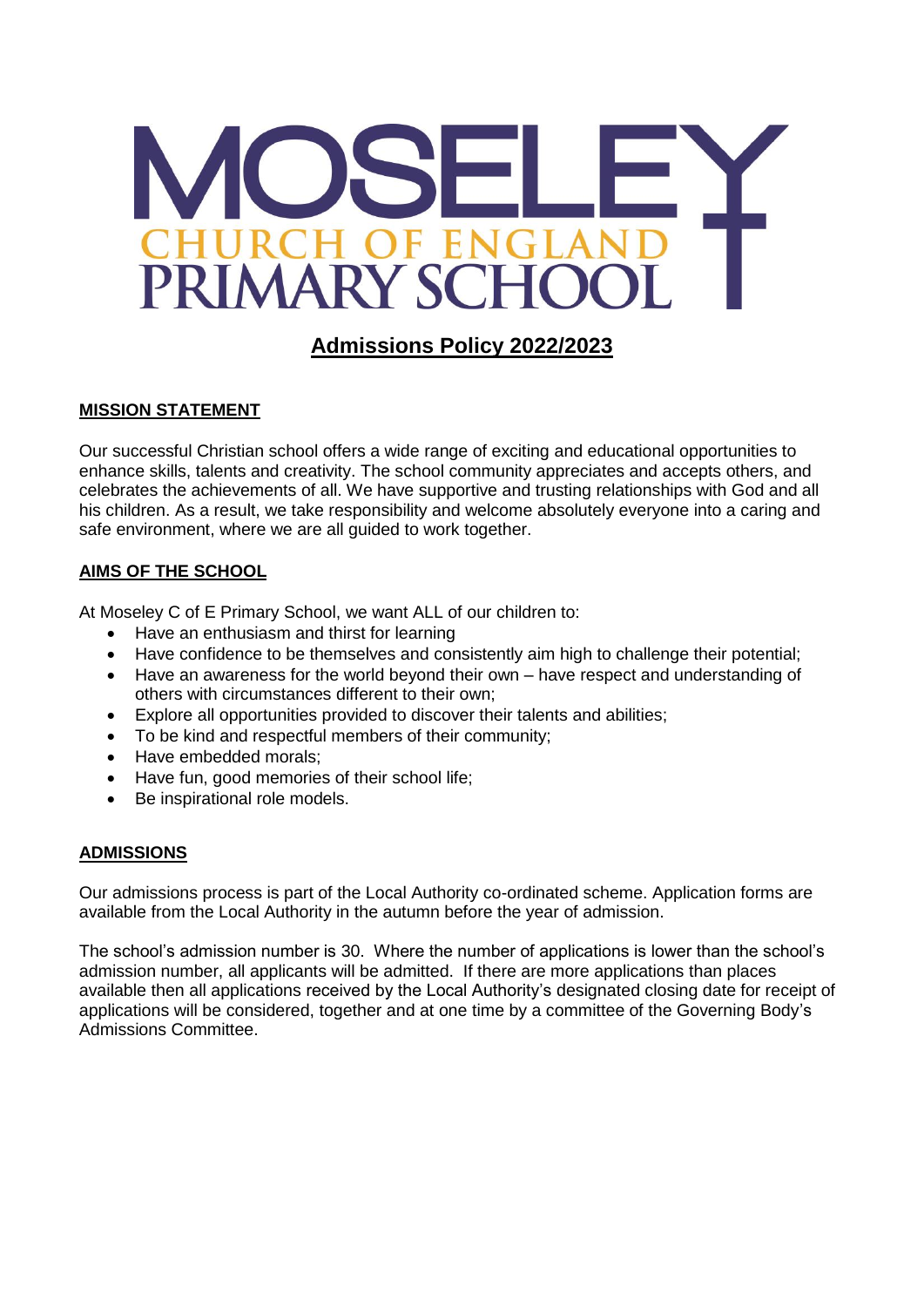#### **Oversubscription criteria**

If the number of applications for a particular year group exceeds the number of places available, the following criteria will be used:

- **Priority 1** Children looked after by a Local Authority (in line with section 22 of the Children Act) and children who were previously looked after but ceased to be so because they were adopted (or became subject to a residence order or special guardianship order).
- **Priority 2** Children with brothers or sisters already at the school who will still be there when they start school themselves.
- **Priority 3.** Children who qualify for Pupil Premium funding, up to a maximum of 3 (priority will be given to those who live closest to the school)
- **Priority 4**. Children whose parent/guardian regularly attends the local Church of England Churches in Moseley (St Mary's, St Anne's and St Agnes). We define regular as meaning once a month for a two-year period prior to the point of application and this will be confirmed by a letter from the local minister. [see note 4]
- **Priority 5**. Children whose parent/guardian regularly attends any other Church of England Church. We define regular as meaning once a month for a two-year period prior to the point of application and this will be confirmed by a letter from the local minister. .[see note 4]
- **Priority 6.** Children whose parent/guardian regularly attends any other Christian denomination (defined as a Church who are members of Churches together in England or the Evangelical Alliance). We define regular as meaning once a month for a two-year period prior to the point of application and this will be confirmed by a letter from the local minister. .[see note 4]
- **Priority 7.** Children who live nearest the school.

## **Notes:**

- 1. Parents are required to complete an additional information form in order to prove that they meet one of the oversubscription criteria.
- 2. Children with a statement of special educational needs that names Moseley C of E Primary School will be offered a place first. This will reduce the number of places available.
- 3. Priority 3: 'Pupil Premium' does not include Early Years Pupil Premium or the Service Premium. The Governors' definition of Pupil Premium / Free School Meals eligibility is if you are currently in receipt of any of the following:
- Income-based Jobseeker Allowance
- Income Support
- Support under part VI of the Immigration and Asylum Act 1999
- Child Tax Credit (provided you're not also entitled to Working Tax Credit and have an annual gross income of no more than £16,190)
- Working Tax Credit run-on (paid for the 4 weeks after you stop qualifying for Working Tax Credit)
- The guaranteed element of State Pension Credit
- Universal Credit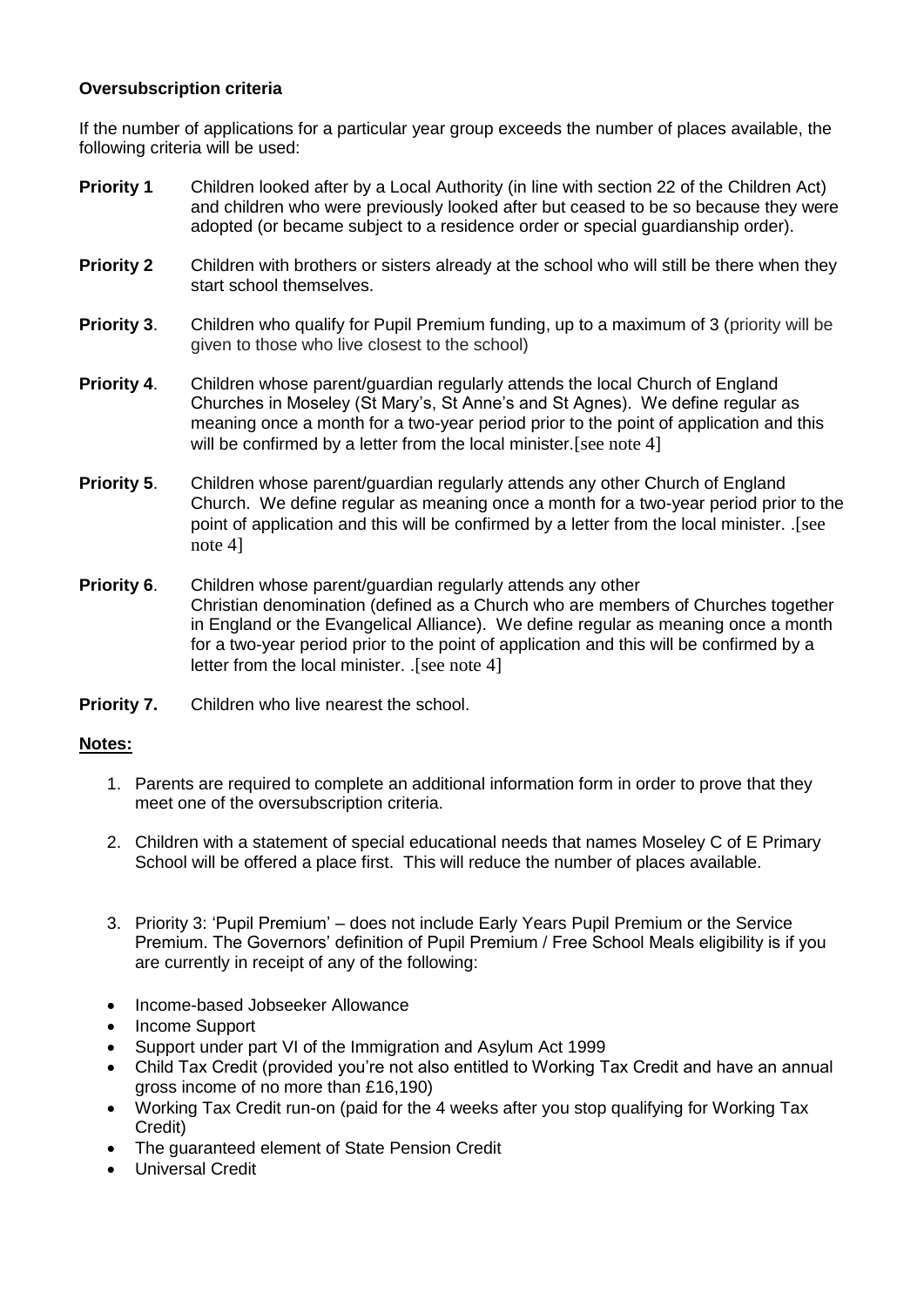\*Declaration of this is required on the additional information form and evidence of one or more of these is required at the point of application.

4. Priority 4 – 6. For admission to Reception at the start of the academic year, attendance is required for a minimum of 2 years prior to the admissions deadline date at the Local Authority. If a family is moving into the area, a letter is required demonstrating attendance at least once a month for a two-year period preceding the date of admission, which must be signed by the minister of their previous church.

Please note that In the event that during the period specified for attendance at worship the church has been closed for public worship and has not provided alternative premises for that worship, the requirements of these admissions arrangements in relation to attendance will only apply to the period when the church or alternative premises have been available for worship.

- 5. Under priority 2 a brother or sister must live at the same address and could be:
	- o A brother or sister sharing the same parents;
	- o a half-brother or half-sister, where two children share one parent; a stepbrother or stepsister, where two children are related by a parent's marriage or civil partnership (a formal arrangement that gives same-sex couples the same legal status as married couples);
	- o the separate children of a couple who live together; or
	- o an adopted or fostered brother or sister.
- 6. If offering places within any one of the criteria would cause the schools admission number to be exceeded, then children living nearest will be offered first. Distances are measured by the Local Authority admissions system using ADDRESS-POINT®. ADDRESS-POINT provides a national grid co-ordinate and a unique reference for each postal address in Great Britain. The grid reference is provided to a resolution of 0.1 metre (10cm). The accuracy of each ADDRESS-POINT is such that each point will fall within the addressed building. If two or more applicants share the same distance to a school and a place is available, the applicant to whom the place will be offered will be determined by the Local Authority by random selection.
- 7. Waiting lists are produced in strict order of priority, against the over-subscription criteria. Waiting lists are kept until the end of the autumn term in the year of admission.
- 8. Applications received after the Local Authority's designated closing date for receipt of applications will be deemed to have been made late and will be considered after applications with the same priority that were received on time (unless there are particular circumstances which prevented you from applying earlier).
- 9. A child's home address is the place where the child is permanently resident with his or her parents. When a child lives between two addresses, the address used for offering a school place will be where the child lives for most of the school week (Monday to Friday). If care is split equally, parents can choose which address will be used.
- 10. Applications made outside the normal admissions round (in-year admission) should be made directly to the school. Parents/carers can apply for a place for their child at any time and to any school. On receipt of an in-year application the school will notify the local authority of both the application and its outcome to allow the local authority to keep up to date with figures on the availability of school places in Birmingham.
- 11. The Governing Body recognises its duty to comply with the Local Authority Fair Access Protocol to provide fair access to school for pupils who needs a school place because they have missed, or are at risk of missing, education.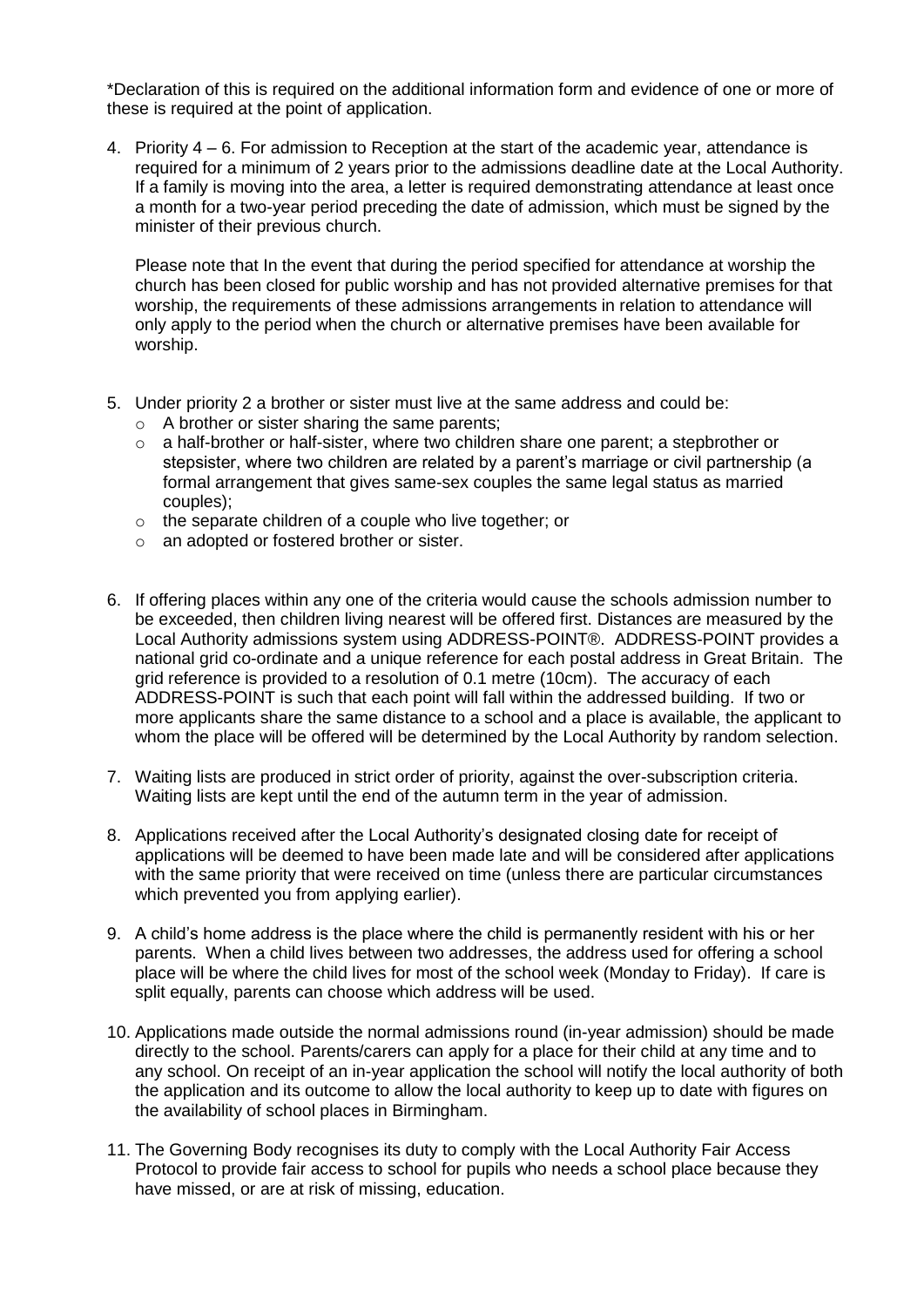12. Parents who wish to appeal against the decision of the Governors to refuse their child a place in the school may apply in writing to the Chair of Governors. Appeals will be heard by an independent panel.

#### 13. **Admission of children below compulsory school age and deferred entry**:

13.1 By law, parents must ensure that their children are receiving suitable full-time education at the beginning of the term after their 5th birthday (the time when the child reaches compulsory school age). The Local Authority, however, offers places for children to be admitted to Reception Class in the September at the start of the academic year in which they reach five years of age.

13.2 Parents may defer their child's admission to primary or infant school until later in the school year, but not beyond the point at which they reach compulsory school age and not beyond the beginning of the final term of the school year of which the offer of a place was made.

13.3 A parent has the right for their child to be admitted on a part-time basis during the Reception year but not beyond the point that they reach compulsory school age.

In both cases above, a full-time school place is held for the child until they take it up.

#### 14. **Admission of children outside their normal age group**

14.1 For some children in particular circumstances, for example summer born children (those born between 01 April – 31 August) or those with exceptional circumstances (eg: medical conditions which have delayed development), the School Admissions Code paragraph 2.17 states that parents may seek, but cannot insist on, a place for their child outside of their normal age group and can request that their child is admitted to Reception a year later – therefore starting school in the September following their fifth birthday.

14.2 Where a parent wishes to request admission out of the normal age group for their child, they should still make an application for their child's normal age group at the usual time to the Local Authority. At the same time, the parent should submit the request to the admission authority by letter for their child to be admitted out of their normal age group, together with supporting evidence.

14.3 In accordance with the School Admissions Code 2014, admission authorities will make decisions on the basis of the circumstances of each case and in the best interests of the child concerned. This will include taking into account the parent's views; information about the child's academic, social and emotional development; where relevant, their medical history and the views of a medical professional; whether they have previously been educated out of their normal age group; and whether they may naturally have fallen into a lower age group if it were not for being born prematurely. Admission authorities must also take into account the views of the head teacher of the school concerned. When informing a parent of their decision on the year group the child should be admitted to, the admission authority will set out clearly the reasons for their decision. The admission authority will ensure that the parent receives the response to their request before primary national offer day.

14.4 If the request is agreed, the application for the normal age group may be withdrawn and the parent must make a new application for a place in Reception Class as part of the main admissions round the following year, (but there is no guarantee of a place being offered at the parent's preferred school(s) at this stage). If the request is refused, the parent must decide whether to accept the offer of a place for the normal age group, or to refuse it and make an in-year application for admission to Year 1 for the September following the child's fifth birthday (when, again, there is no guarantee of a place being available at the parent's preferred school(s)).